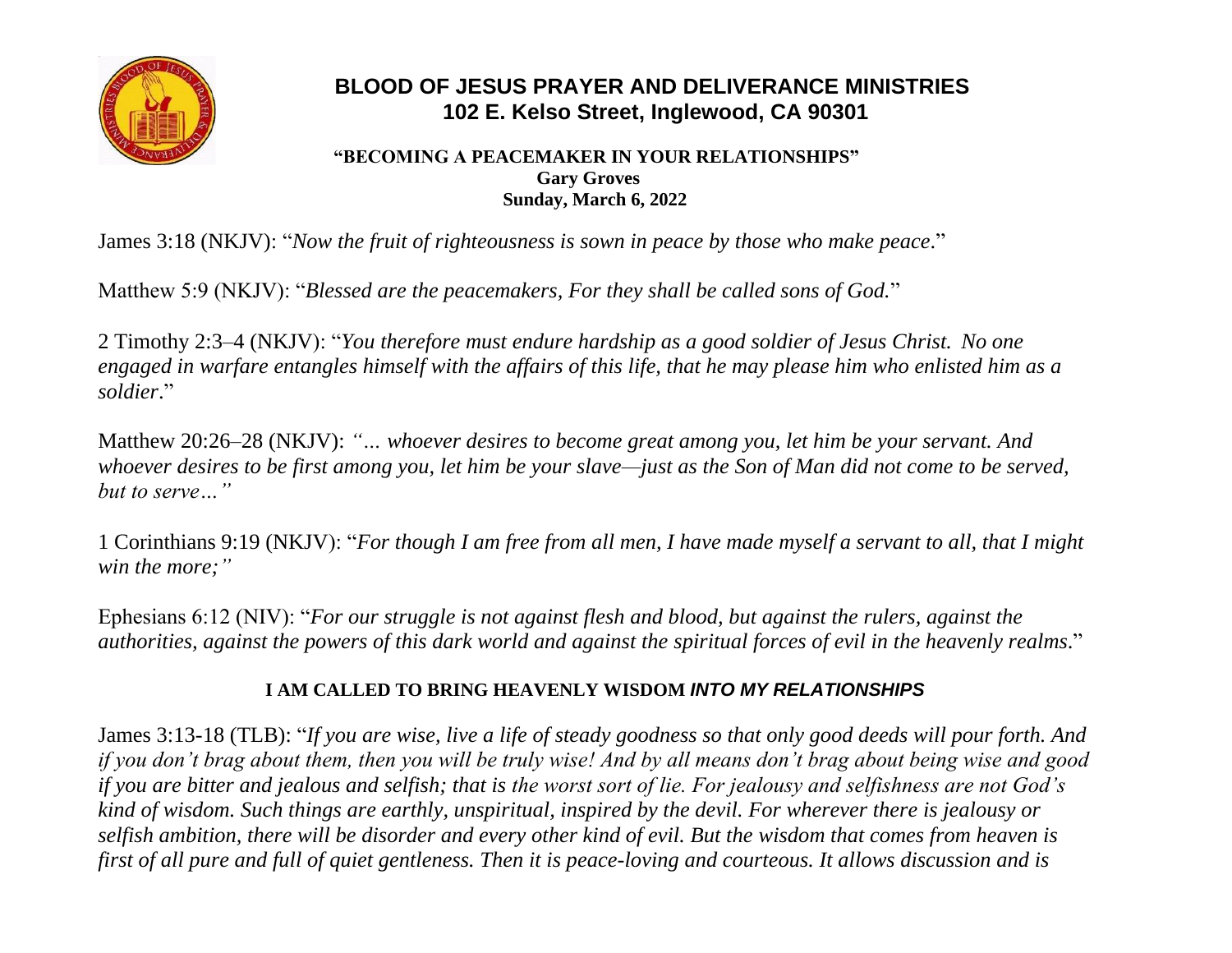*willing to yield to others; it is full of mercy and good deeds. It is wholehearted and straightforward and sincere. And those who are peacemakers will plant seeds of peace and reap a harvest of goodness.*"

## **WISDOM THAT COMES FROM HEAVEN IS…**

- **PURE**
- **PEACE-LOVING**
- **GENTLE**
- **WILLING TO STEP ASIDE TO OTHERS**
- **FULL OF MERCY AND GOOD DEEDS**
- **OPEN-MINDED AND ALWAYS SINCERE**

## **IF I WANT TO BE HEAVENLY WISE IN MY RELATIONSHIPS…**

## **1. I won't COMPROMISE MY INTEGRITY.**

Proverbs 2:7 (NLT): "*He grants a treasure of common sense to the honest. He is a shield to those who walk with integrity*."

#### **2. I won't PROVOKE YOUR ANGER.**

Proverbs 20:3 (GW): "*Avoiding a quarrel is honorable. After all, any stubborn fool can start a fight*."

Proverbs 14:29 (TEV): "*If you stay calm, you are wise, but if you have a hot temper, you only show how stupid you are.*"

## **3. I won't DELEGITILZE YOUR FEELINGS.**

Proverbs 15:4 (TLB): "*Gentle words cause life and health; griping brings discouragement*."

## **4. I won't PUT DOWN YOUR SUGGESTIONS.**

Proverbs 18:15 (TLB): "*The intelligent man is always open to new ideas. In fact, he looks for them*."

## **5. I won't HIGHLIGHT YOUR MISTAKES**.